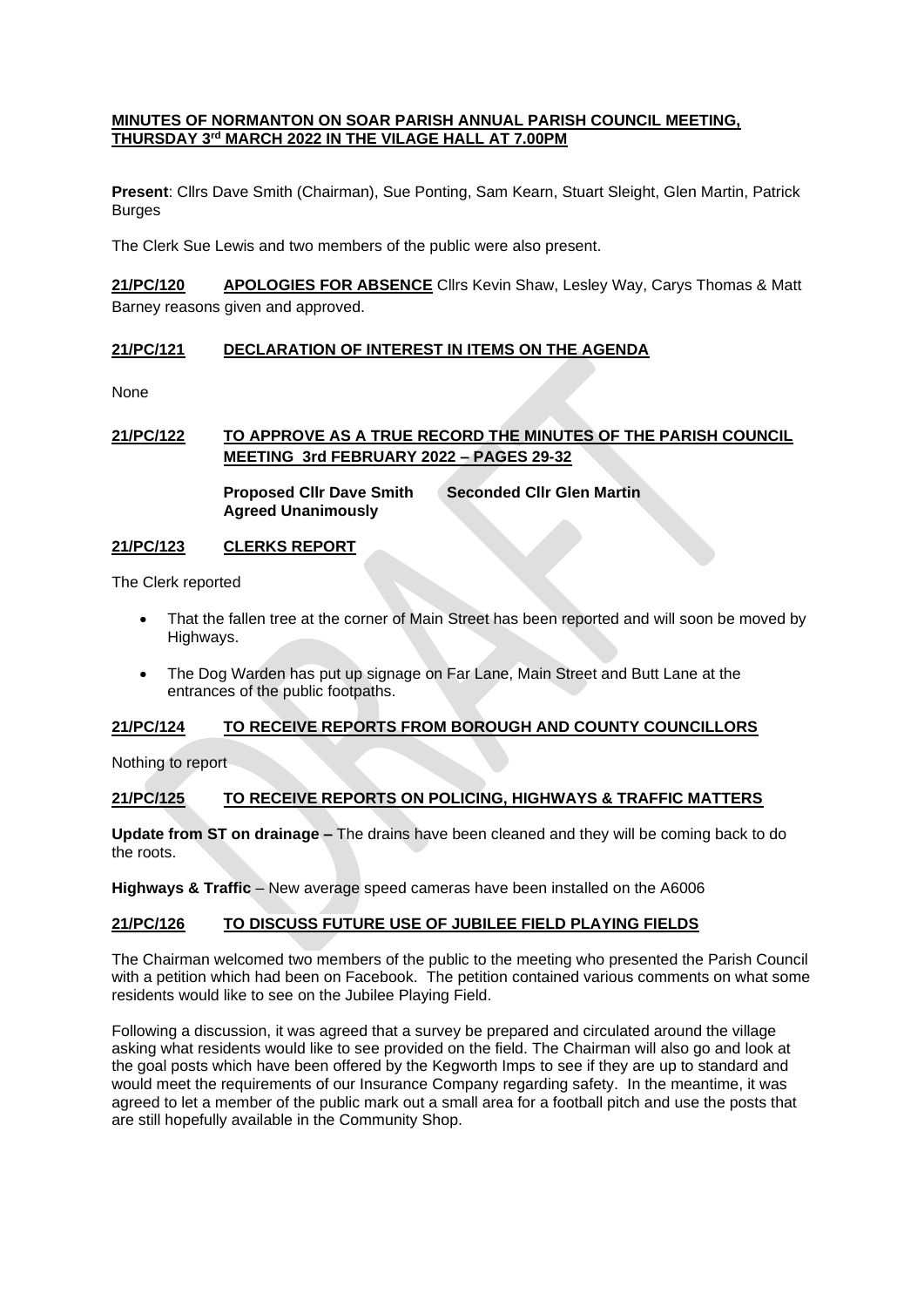#### **21/PC/127 TO DISCUSS AND FORM A RESPONSE TO CONSULTATION ON THE DRAFT NOTTINGHAMSHIRE AND NOTTINGHAM WASTE LOCAL PLAN -[New Waste](https://www.nottinghamshire.gov.uk/planning-and-environment/waste-development-plan/new-waste-local-plan)  [Local Plan | Nottinghamshire County Council](https://www.nottinghamshire.gov.uk/planning-and-environment/waste-development-plan/new-waste-local-plan)**

The Chairman referred to the above which had been previously circulated and following a discussion it was agreed to submit the following comments:

- Recycling Discussion needs to take place with local councils on whether residents can use cross-board recycling centers.
- Better recycling facilities needed for food waste as there is no commitment to increase the food waste dealt with by anaerobic digestion rather than incineration or landfill.

## **21/PC/128 GREAT BRITISH SPRING CLEAN 2022 FROM 25 TH MARCH – 10 TH APRIL**

Following a discussion, it was agreed that Normanton on Soar should take part in the Great British Spring Clean on Sunday 3<sup>rd</sup> April 10.00am-12noon. Meet in the Village Hall Car Park where bags, litter pickers and high viz vests will be supplied. Clerk to issue a post on Facebook.

## **21/PC/129 TO RECEIVE REPORTS AND UPDATES ON:**

**FERRY** – The new season will commence in April and a rota has been sent round on Facebook for volunteers. The old ferry sign is being repaired and should be ready for April.

**QUEENS PLATINUM JUBILEE –** The WI have agreed to bake a large cake for the occasion. Tickets will be sold at various outlets in the village at a cost of £10. A leaflet is being prepared by Cllr Sam Kearn to be sent to all households in the village.

**ENVIRONMENT GROUP –** Nothing to report

**VILLAGE NEWS ITEMS** – Item on dog dirt not being picked up.

## **21/PC/130 TO AGREE AND ACCEPT UPDATED DRAFT OF VILLAGE SIGN**

t was agreed to go ahead with the design as presented to the meeting.

## **21/PC/131 TO APPROVE CHEQUES, DIRECT DEBITS, & BILL PAYMENTS FOR FEBRUARY 22**

| <b>Cheque No</b> | <b>Pavee</b>               | <b>Details</b> | Amount |
|------------------|----------------------------|----------------|--------|
| 2192             | S Lewis                    | Salarv         | 258.23 |
| 2193             | <b>HMRC</b>                | <b>PAYE</b>    | 64.60  |
| 2194             | <b>Grasshopper Hosting</b> | Website/Emails | 160.39 |

**Receipts**

|          |           | <b>Details</b>          | Amount |
|----------|-----------|-------------------------|--------|
| 23/02/22 | S Sleight | Allotment Fee & Deposit | 78.00  |
|          |           |                         |        |

## **21/PC/132 TO REPORT CORRESPONDENCE RECEIVED SINCE THE LAST MEETING – INFORMATION ONLY**

- 1. Rushcliffe Borough Council Rushcliffe Affordable Housing SPD has been adopted Noted.
- 2. Rushcliffe Borough Council Ref 21/02061/FUL Holme Lodge, 51 Main Street New